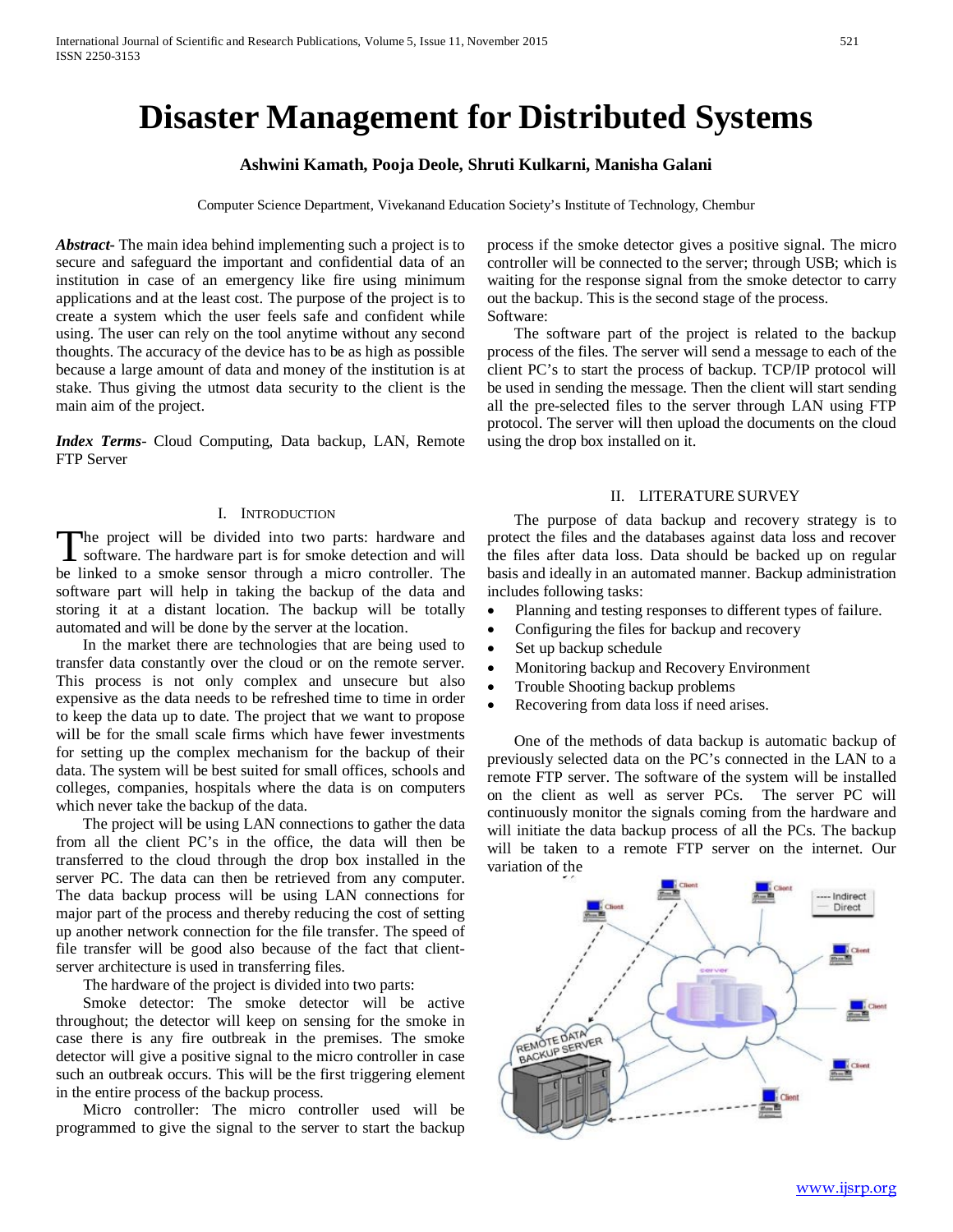#### **Remote Data backup Server and its Architecture[2]**

system will be that cloud computing will be used in our project. Over the last few years, cloud computing has emerged as an effective solution for our data backup needs. There are many benefits of using cloud computing for data backup. It is cost effective, flexible,involves less risk at the cloud service providers have to go through a number of security audits and optimised quality of services is provided by the service provides. However there may be some instances when the cloud itself gets destroyed. In such situations an algorithm called Seed Block Algorithm is used. Seed Block Algorithm (SBA) can be also used for remote data backup. The two main objectives for using SBA are: 1) To gather information from any remote location 2) To recover the files that maybe destroyed because of cloud destruction. The algorithm also aims at reducing the time required for recovery process.

 SBA makes use of OR (XOR) operation. For example, there are two files A and B. The can be stored in X by ORing them i.e X=A OR B. The file A can be recovered using the XOR operation i.e  $A = X$  XOR B. Also, how SBA is more efficient than the current available techniques like HSDRT[], PCS[], ERGOT[], Linux Box[], Cold /Hot Backup Technique[], SBBR[] etc. These techniques have several issues which can be overcome by Seed Back Algorithm. [1]

#### III. REQUIREMENTS

#### **1.1 Functional Requirements**

Following are the functional requirements of the project:

| $S_{\Gamma}$<br>No | Method                                                        | <b>Merits</b>                                                           | <b>Demerits</b>                                                                                                                                   |
|--------------------|---------------------------------------------------------------|-------------------------------------------------------------------------|---------------------------------------------------------------------------------------------------------------------------------------------------|
| 1                  | ParityCloud<br>Service[2]                                     | - Reliable<br>- Privacy<br>- Low cost                                   | - Implementation<br>- Complexity is high                                                                                                          |
| $\overline{2}$     | <b>HSDRT[1]</b>                                               | for<br>-Used<br>movable<br>Client such as<br>laptop, smart<br>phone     | - Costly<br>- Increase redundancy                                                                                                                 |
| 3                  | Linux<br>Box[4]                                               | -Simple<br>-Low cost<br>for<br>implementation                           | higher<br>-Require<br>handwidth<br>- Privacy<br>-Complete<br>server<br>backupAt atime                                                             |
| 4                  | ERGOT[3]                                                      | -Perform exact<br>match retrieval<br>Privacy                            | -Time complexity<br>-Implementation<br>complexity                                                                                                 |
| 5                  | /H <sub>ot</sub><br>Cold<br>Backup<br>Strategy[5]             | -Triggered only<br>failure<br>when<br>detected                          | -Cost increase as data<br>increase                                                                                                                |
| 6                  | Shared<br><b>Backup</b><br>Router<br>Resources <sup>[6]</sup> | -It concerns<br>with cost<br>reduction<br>works even if<br>router fails | -Inconsistencies laeds to<br>problem which reduce<br>performance<br>-Unable<br>includes<br>to<br>optimization<br>conceptwith<br>cost<br>reduction |

omparison between ways of backup and recovery [2]

- Does not require installation of sensors as it uses the preinstalled smoke sensors.
- The response time should be quick.
- User should have freedom to select the files whose backup is to be taken.
- The Server initiates trigger for all the clients connected in the network and hence hardware needs to be connected with the server only
- Having data in the cloud will allow your customers to have access to their data anytime and anywhere.
- The solution for disaster management should make sense and should not incur capital cost.
- The sensor should be connected to the server (cloud).
- The access to the internet should be continuous.
- The sensor should be audible enough for the server to detect.
- Any type of files can be uploaded.
- Large file support can be integrated.
- Data transfer rate can be increased.

#### **1.2 Non-Functional Requirements**

Following are the non-functional requirements of the project:

- The response time of the system should be quick.
- The system should be robust.
- The system should be cost-efficient.
- Ease of availability.
- Easy maintenance.
- High productivity should be provided.
- There should be minimum error rate.

# **1.3 Constraints**

Following are some of the constraints of the system:

- System should be continuously connected to the internet because without connection to the internet, back up is not possible.
- Only selected files and data would be backed-up.
- The PC's or Clients should be connected in LAN.
- Client and Server must be connected to each other all the time.

# **1.4 Hardware and Software Requirements:**

- **For Embedded System**
- Embedded Technology
- 8051 Family Based Controller
- Embedded C Keil Compiler
- USB interfacing
- Eagle Software for PCB Designing

# **For PC System**

- VB.net 2008 Based Application Software
- File Handling
- Server-Client Architecture
- USB Port Handling
- Cloud desktop software

# IV. SYSTEM DESIGN

#### **1. System Overview**

 The system will consist of multiple LAN PCs. There will be one hardware device attached to one of the LAN PCs. Client software will run in all PCs in LAN. Server software will run in backup PC which is located in remote location.

 Initially, all client softwares will have pre-selected files for backup in emergency. Once the smoke is detected by the sensor then this client PC will send immediately backup commands to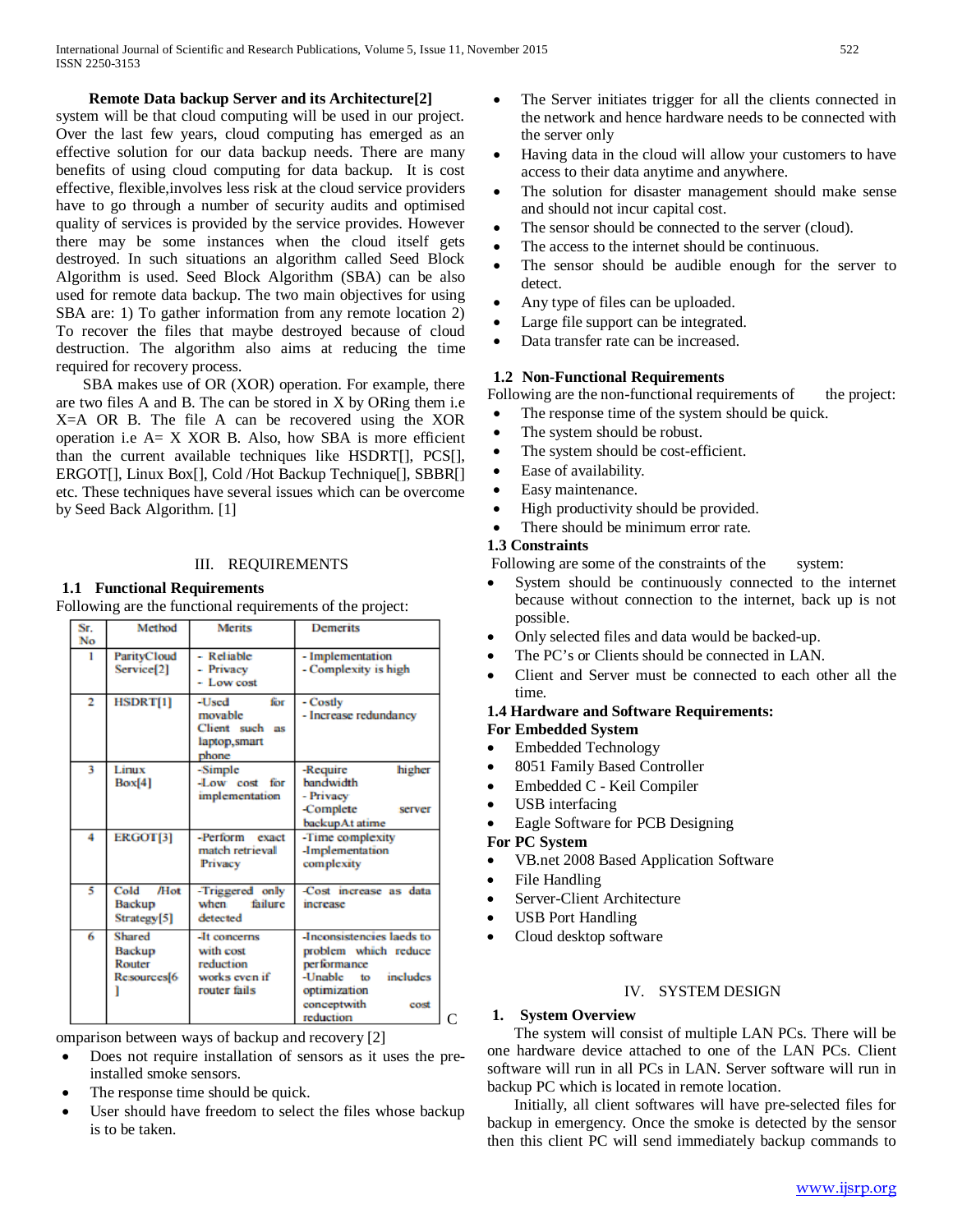all the client PCs. Every PC will start sending files to the server automatically.



**Overview of Proposed System [3]**

### **2. Block Diagram**

#### A. **Explanations of Blocks**

 The following are the brief explanations of the working principle of the various major blocks or sections used in the system…

#### • **Power Supply**

 This unit is the power house of the system. It can provide voltage of varying range. It basically consists of transformer, rectifier, filter and regulator. Bridge Rectifier is used here which will convert 230VAC into desired 5V/9V DC.

#### • **Microcontroller**

 Microcontroller is the base of the system. It controls all the important operations in the system. Thus microcontroller performs all the intelligent tasks. The controller here user will be of 8051 family. The code will be burned or programmed into the code memory. This unit requires +5VDC for it proper operation.

#### • **USB-TTL**

 This section converts TTL logic into USB logic and viceversa. This unit uses serial communication link for communicating microcontroller with USB based devices. The CP2102 IC is dedicated for the logic conversion. This unit is also called as Logic Convertor.

#### • **Smoke Sensor**

 A smoke detector as the name suggests is used for detecting smoke in case of fire. The smoke detectors give a fire alarm of varying intensity depending on the need of the customer. For example in households



Block diagram of the Proposed System [4]

the sound intensity is less while in offices it is more. Smoke detectors are disk-shaped plastic enclosure, but the shape can be changed by manufacturer or product designer. Smoke detectors work by optical detection or by physical process, some even use both detection methods. Sensitive alarms can be used to prevent smoking in prohibited areas. Smoke detectors are mainly used in commercial, industrial, and residential buildings. They are usually powered by a battery backup. Many a times it is powered by a single backup.

#### V. CONCLUSION

 Considering the fact that data is very crucial; to all the companies, offices and institutions; the proposed system will be of beneficial to them. The system has an edge over other systems available in the market due to the following reasons:

 **Affordable:** The cost of maintenance of the system is as low as few dollars per year. Thus, small industries; having low budget; will prefer this solution.

 **Anytime, Anywhere Access**: Having data on the cloud allows the person to access the data from any place at any time.

**Off-Site:** It's important to keep an offsite files copy. Again if the files are backed up on a server, natural disasters could destroy the computer and backups.

 **Automatic:** The main reason why companies don't do a backup of their data is time constraint. Cloud backup doesn't require an additional time commitment from user it is automatically backed up whenever there is a disaster.